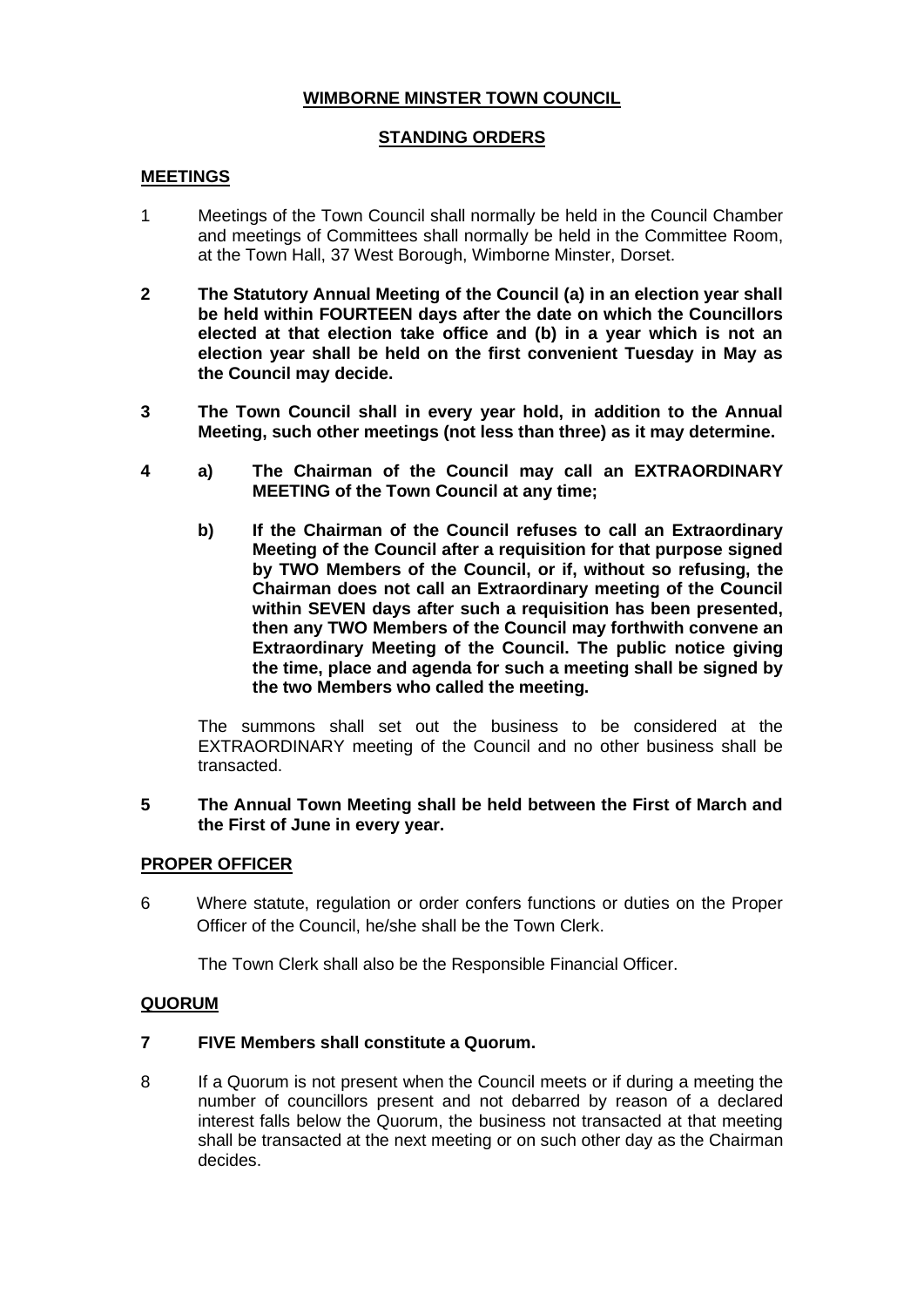#### **INFORMAL MEETING**

9 Every year other than an election year the Town Council shall hold an informal meeting (chaired by the outgoing Mayor until the Mayor-elect is selected when he/she shall then take the chair for the remainder of the meeting) at least three weeks before the Annual Meeting of the Council to choose a Town Mayor elect and Deputy Town Mayor elect; to allocate seats to and agree the Chairmen elect and Vice-Chairmen elect of Committees and to agree appointments to outside bodies. Where these appointments are contested they shall be selected by the Council as a whole (that is to say by those councillors present at the informal meeting subject to Standing Order No 7) by secret ballot if necessary. The results of the Informal Meeting shall be submitted to the Annual Meeting of the Council for confirmation.

See also Standing Orders 42,43 & 44.

10 In an election year the informal meeting for the purposes mentioned above shall be held as soon as possible after the election.

## **MAYOR AND DEPUTY MAYOR ELECT**

11 At the Informal Meeting of the Council mentioned above the voting (if any) for Town Mayor and Deputy Town Mayor Elect shall be by secret ballot.

#### **NOMINATIONS FOR MAYOR AND DEPUTY MAYOR**

12 Other than in an election year, the Town Clerk shall arrange for nomination papers for these appointments to be sent to all Members at least two weeks before the date of the Informal Meeting. Any completed nomination papers shall be returned to the Town Clerk by noon on the Friday before the Informal Meeting is due to take place. In an election year nomination papers shall be issued on the next day following the election unless there was no poll, in which case the papers shall be circulated as soon as possible.

#### **VOTING**

- **13 Members shall vote by a show of hands, or, if at least two Members so request, by roll call. That is to say the Town Clerk shall record the names of Members who voted on any question so as to show whether they voted for or against it.**
- **14 a) Subject to (b) and (c) below the person presiding may be given an original vote on any matter put to the vote, and in the case of an equality of votes may give a casting vote even though he/she gave no original vote;**
	- **b) If the person presiding at the Annual Meeting would have ceased to be a Member of the Council but for the statutory provisions which preserve the Membership of the Chairman and Vice-Chairman until the end of their term of office he/she may not give an original vote in an election for Chairman;**
	- **c) The person presiding must give a casting vote whenever there is an equality of votes in an election for Chairman.**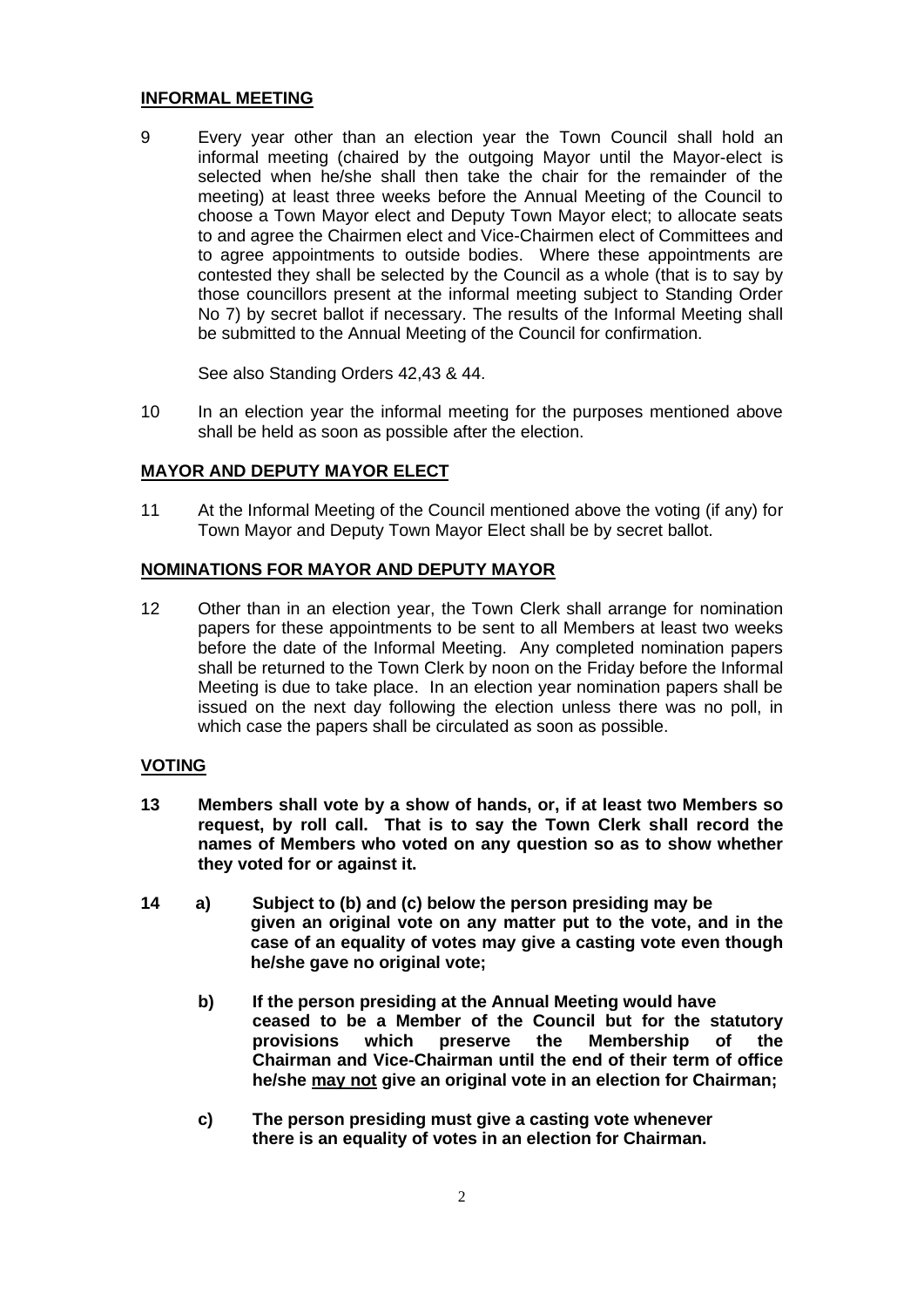#### **NOTICE OF MEETINGS**

**15 At least THREE CLEAR DAYS before a Council meeting takes place, notice of the time and place of such meeting shall be displayed in some conspicuous place within the town.** 

#### **ORDER OF BUSINESS**

(In an election year Councillors should execute Declarations of Acceptance of Office in the presence of the Town Clerk, before they attend the Annual Meeting of the Council.)

#### **16 At each Annual Meeting of the Council the order of business shall be:**

- **a) To elect a Chairman;**
- **b) To receive the Chairman's Declaration of Acceptance of Office or, if not received, decide when it shall be received;**
- c) To elect a Vice-Chairman;
- d) To appoint Standing Committees;
- e) To appoint Representatives to outside groups and bodies;
- **f) To deal with business expressly required by statute to be done.**
- **17 At every meeting of the Council, other than the Annual Meeting, the first business shall be to appoint a Chairman if the Chairman and Vice-Chairman be absent.** This shall be either the most recent past Mayor or if not present the longest serving Member present at the meeting.
- 18 After the first business has been completed as required by Standing Order 17, the order of business, unless the Council otherwise decides on the grounds of urgency, shall be as follows:
	- a) To read and consider the Minutes; provided that if a copy has been circulated to each Member not later than the day of issue of the summons to attend the meeting, the Minutes may be taken as read;
	- b) After consideration, to approve the signature of the Minutes by the person presiding, as a correct record;
	- c) To receive and consider reports and minutes of Committees;
	- d) To dispose of business, if any, remaining from the last meeting;
	- e) To receive such communications as the person presiding may wish to lay before the Council;
	- f) To deal with business expressly required by a statute to be done;
	- g) To receive and consider reports from Officers of the Council;
	- h) To consider resolutions or recommendations which have been notified (i.e. notices of motion referred to in SO 20);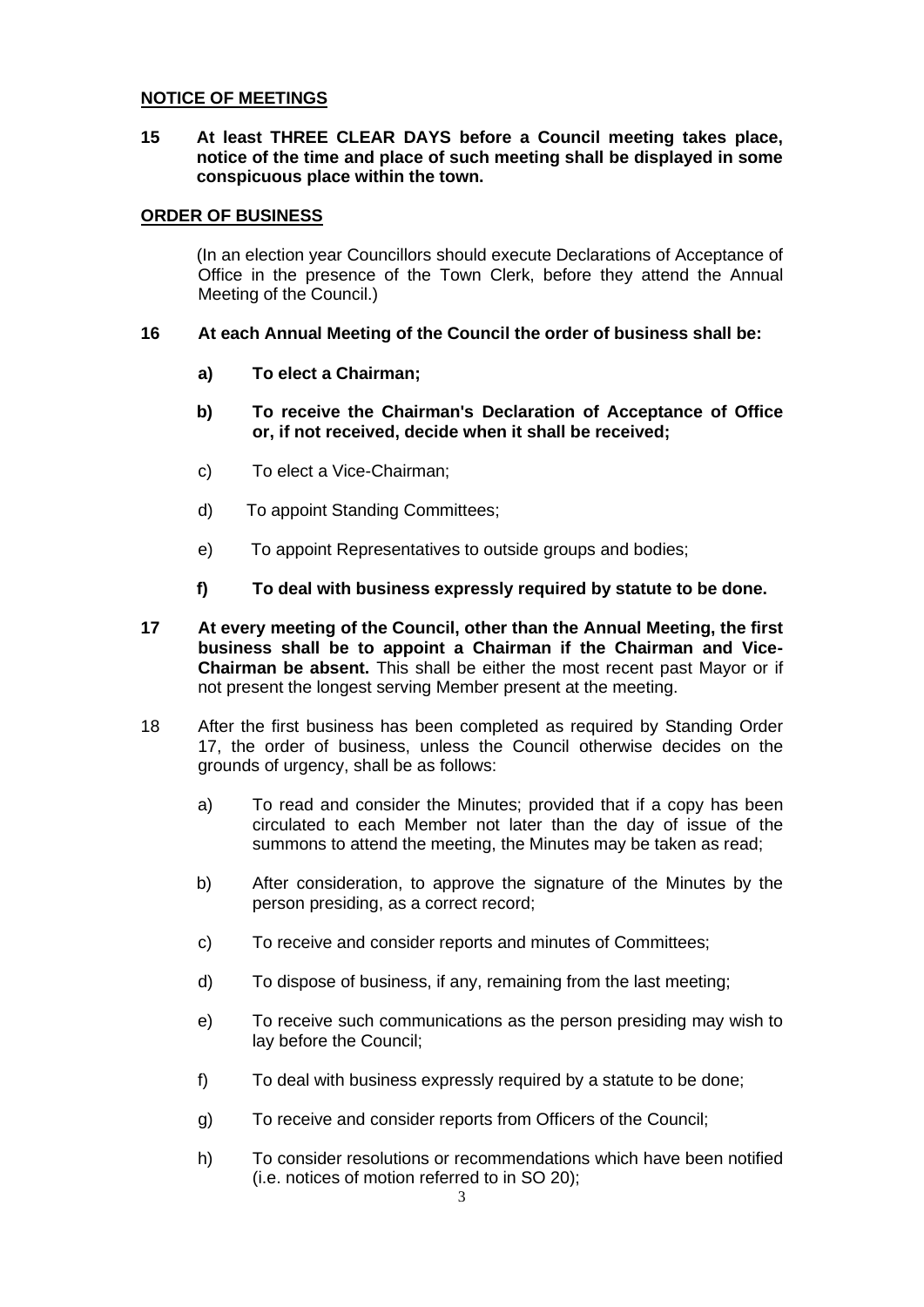- i) Any other business specified in the summons.
- 19 A motion to vary the order of business on the grounds of urgency:
	- a) May be proposed by the Chairman or by any Member and, if proposed by the Chairman, may be put to the vote without being seconded, and
	- b) Shall be put to the vote without discussion.

#### **MOTIONS MOVED ON NOTICE**

- 20 Except as provided by these Standing Orders, no motion may be moved unless the business to which it relates has been put on the Agenda by the Town Clerk or the mover has given notice in writing of its terms and has delivered the notice to the Town Clerk not later than the MONDAY of the week before the next meeting of the Council.
- 21 The Town Clerk shall insert in the summons for every meeting all notices of motion or recommendation properly given, unless the Member giving the notice of motion has stated in writing that he/she intends to move at some later meeting or that he/she withdraws it.
- 22 If the subject matter of a motion comes within the province of a Committee of the Council, it shall, upon being moved and seconded, stand referred without discussion to such Committee or to such other Committee as the Council may determine for report; provided that the Chairman, if he/she considers it to be a matter of urgency, may allow it to be dealt with at the meeting at which it was moved.
- 23 Every motion shall be relevant to some question over which the Council has power or which affects its area.

#### **MOTIONS MOVED WITHOUT NOTICE**

- 24 Motions dealing with the following matters may be moved without notice:
	- a) To appoint a Chairman of the meeting;
	- b) To correct the Minutes;
	- c) To approve the Minutes;
	- d) To alter the order of business;
	- e) To proceed to the next business;
	- f) To close or adjourn the debate;
	- g) To refer a matter to a Committee;
	- h) To appoint a Committee or any Members thereof;
	- i) To adopt a report;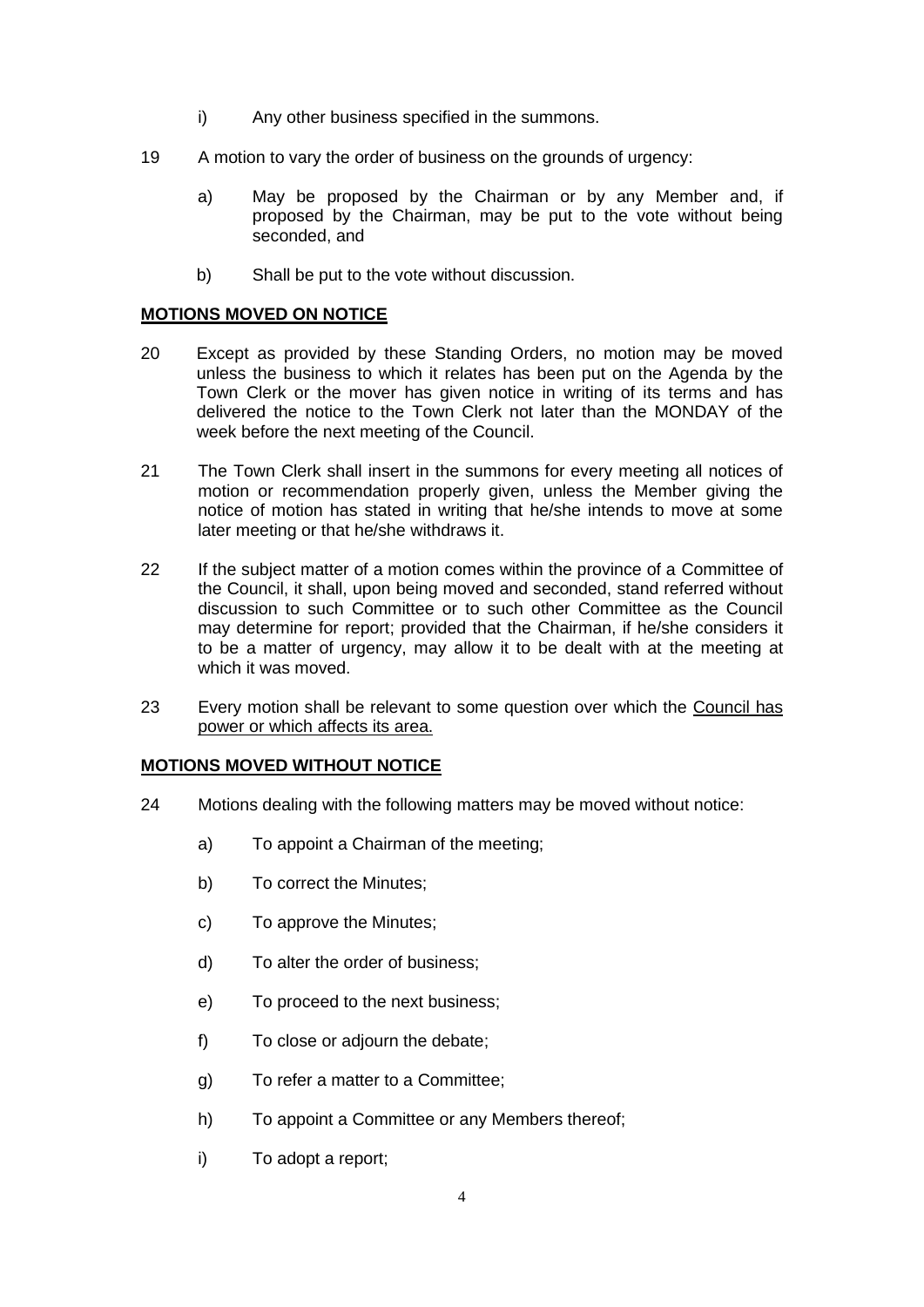- j) To amend a substantive motion or a recommendation from Committee;
- k) To exclude the public and press (see Standing Order No 70);
- l) To silence or eject from the meeting a Member named for misconduct (see Standing Order No 34);
- m) To give the consent of the Council where such consent is required by these Standing Orders;
- n) To suspend any Standing Order other than those in bold type which reflect mandatory statutory or legal requirements (see Standing Order No 88).

# **QUESTIONS**

- 25 A Member may ask the Chairman of the Council or the Chairman of a Committee or the Town Clerk any question concerning the business of the Council, provided notice of the question has been given to the person to whom it is addressed before the meeting begins.
- 26 Every question shall be put and answered without discussion.
- 27 A person to whom a question has been put may decline to answer.

## **RULES OF DEBATE**

- 28 No discussion shall take place upon the Minutes of the previous Council meeting(s) except upon their accuracy. Corrections to the Minutes shall be made by resolution and must be initialled by the Chairman.
- 29 a) A motion or amendment shall not be discussed unless it has been proposed and seconded. It shall, if required by the Chairman, be reduced to writing and handed to him/her before it is further discussed or put to the meeting;
	- b) A Member when seconding a motion or amendment may, if he/ she then declares his/her intention to do so, reserve his/her speech until a later period in the debate;
	- c) A Member shall direct his/her speech to the motion or amendment under discussion or to a personal explanation or to a point of order;
	- d) No speech by a mover of a motion shall exceed THREE minutes, and no other speech shall exceed TWO minutes except by the consent of the Council;
	- e) An amendment shall be:
		- i) to leave out words;
		- ii) to leave out words and insert or add others;
		- iii) to insert or add words;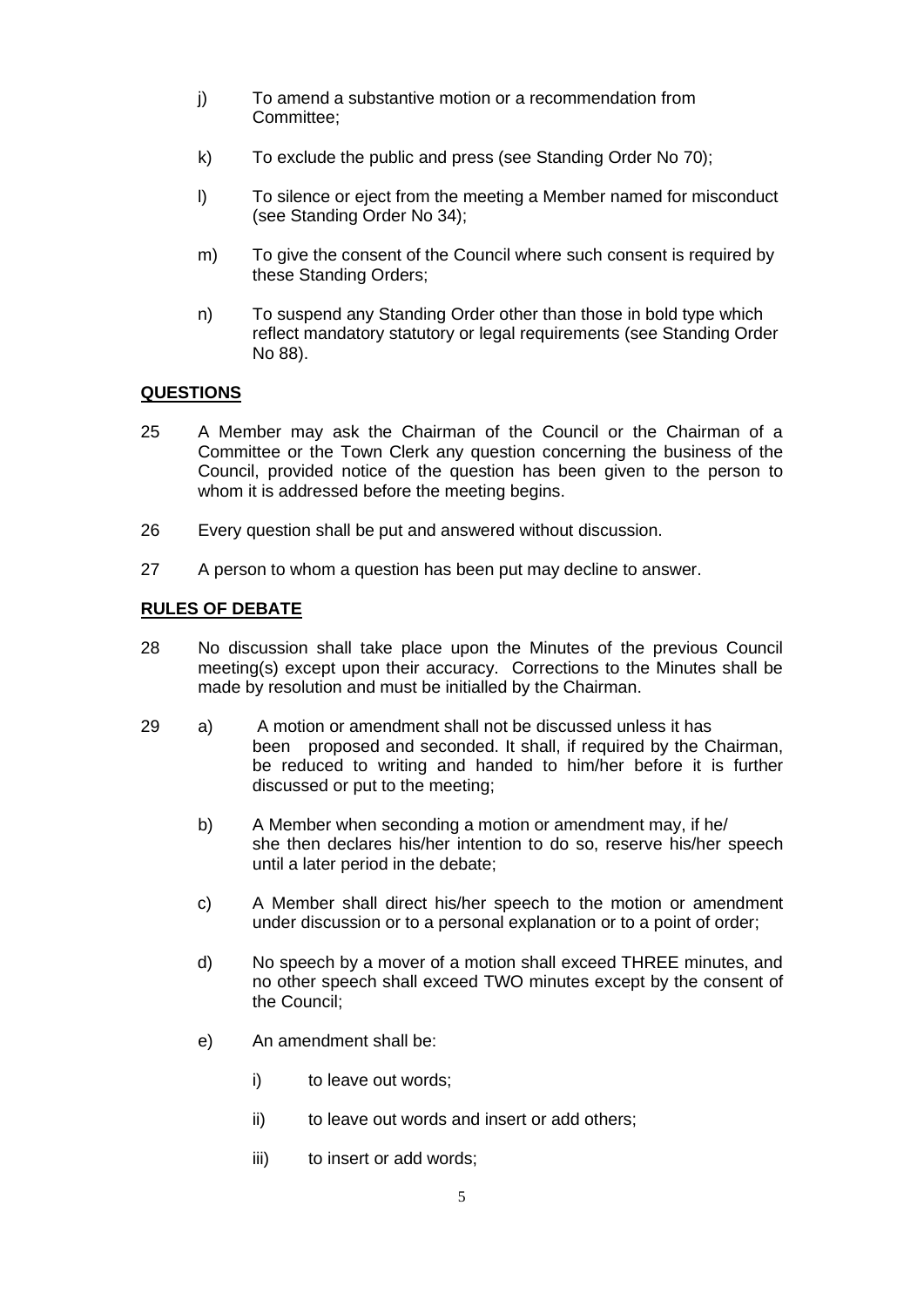- f) An amendment shall not have the effect of negating the motion before the Council;
- g) If an amendment be carried, the motion, as amended, shall take the place of the original motion and shall become the substantive motion upon which any further amendment may be moved;
- h) A further amendment shall not be moved until the Council has disposed of every amendment previously moved;
- i) The mover of a motion shall have a right of reply, not exceeding ONE minute. The mover of an amendment shall have no right of reply at the end of the debate on the amendment;
- j) A Member, other than the mover of a motion, shall not, without leave of the Council, speak more than ONCE on any motion except to move an amendment or further amendment, or on an amendment, or on a point of order, or in a personal explanation, or to move a closure motion;
- k) A Member may rise to make a point of order or a personal explanation. A Member rising for these purposes shall be heard forthwith. A personal explanation shall be confined to some material part of a former speech by him/her which may have been misunderstood;
- l) A motion or amendment may be withdrawn by the proposer at any time before the vote is taken on it;
- m) When a motion is under debate no other motion shall be moved except the following:
	- i) to amend the motion;
	- ii) to proceed to the next business;
	- iii) to adjourn the debate;
	- iv) that the question now be put;
	- v) that a Member named be not further heard;
	- vi) that a Member named do leave the meeting;
	- vii) that the motion be referred to a Committee;
	- viii) to exclude the public and press;
	- ix) to adjourn the meeting.

Except as provided in S.O. 33, upon any of the motions in m) above being moved the Chairman shall immediately seek a seconder and if seconded the motion shall be put to the vote without discussion.

30 A Member shall stand when speaking unless permitted by the Chairman to sit.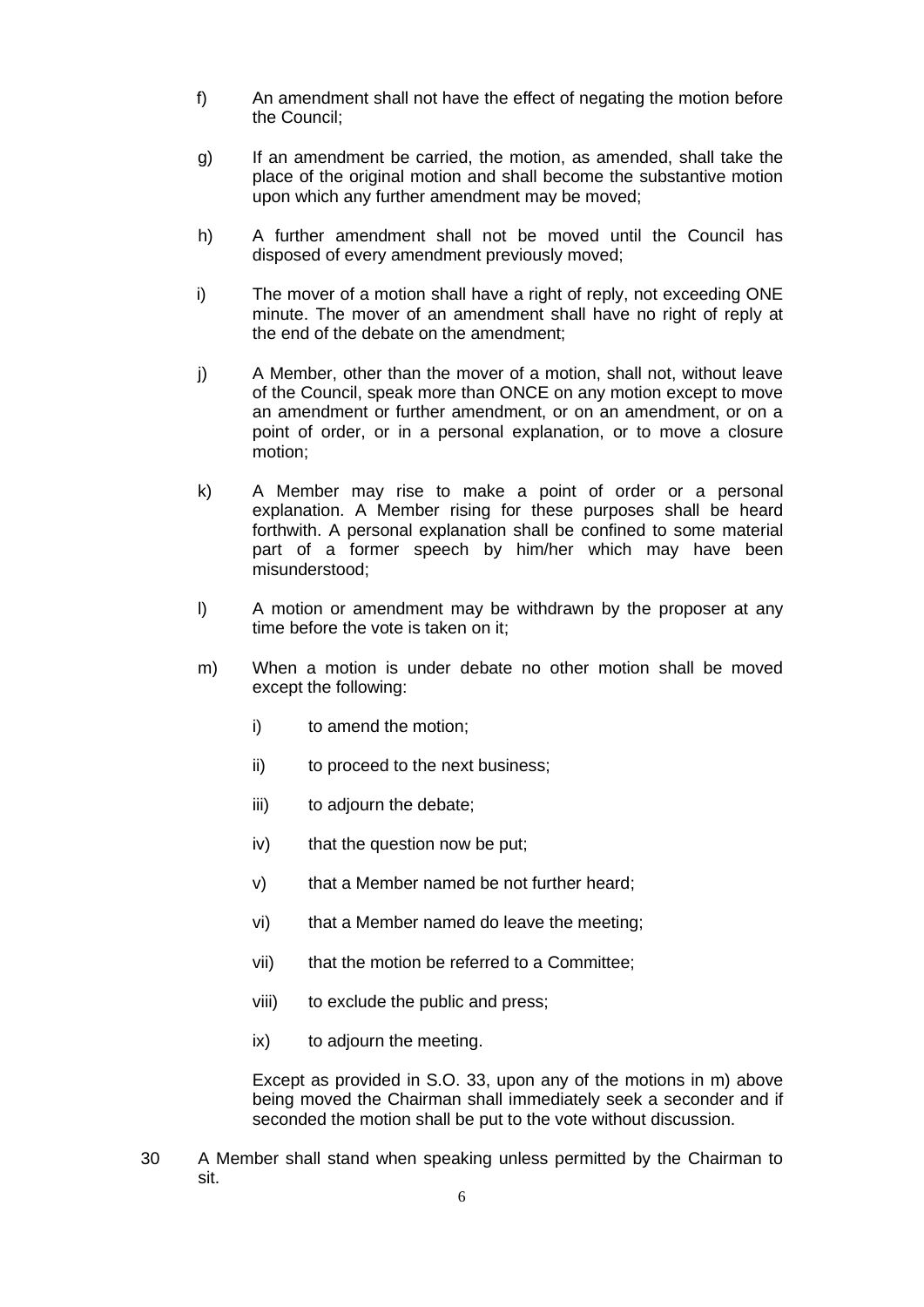- 31 a) The ruling of the Chairman on a point of order or on the admissibility of a personal explanation shall not be discussed;
	- b) Members shall address the Chairman;
	- c) If two or more Members rise the Chairman shall call upon one of them to speak and the others shall resume their seats;
	- d) Whenever the Chairman rises during a debate all other Members shall be seated and be silent.
- 32 Non-Members of the Council may address the Council or a Committee if invited to do so by the Chairman of the meeting.

## **CLOSURE**

33 At the end of any speech a Member may without comment move "that the question be now put", "that the debate be now adjourned" or "that the Council do now adjourn". If such a motion is seconded the Chairman shall put the motion but, in the case of a motion "to put the question", only if he/she is of the opinion that the question before the Council has been sufficiently debated. If the motion "that the question be now put" is carried, he/she shall call upon the mover to exercise or waive his/her right of reply and shall put the question immediately after that right has been exercised or waived. The adjournment of a debate or of the Council shall not prejudice the mover's right of reply at the resumption.

## **DISORDERLY CONDUCT**

- 34 a) No Member shall at a meeting persistently disregard the ruling of the Chairman, wilfully obstruct business, or behave irregularly, offensively, improperly or in such a manner as to scandalise the Council or bring it into contempt or ridicule;
	- b) If, in the opinion of the Chairman, a Member has broken the provisions of paragraph (a) of this Standing Order, the Chairman shall express that opinion to the Council and thereafter any Member may move that the Member named be no longer heard or that the Member named do leave the meeting, and the motion, if seconded, shall be put forthwith and without discussion.
	- c) If either of the motions mentioned in paragraph (b is disobeyed the Chairman may suspend the meeting or take such further steps as may reasonably be necessary to enforce them.

## **RIGHT OF REPLY**

35 The mover of a motion shall have the right to reply immediately before the motion is put to the vote. If an amendment is proposed the mover of the original motion shall be entitled to reply immediately before the amendment is put to the vote. A Member exercising his/her right of reply shall not introduce new matter. After the right of reply has been exercised or waived, a vote shall be taken without further discussion.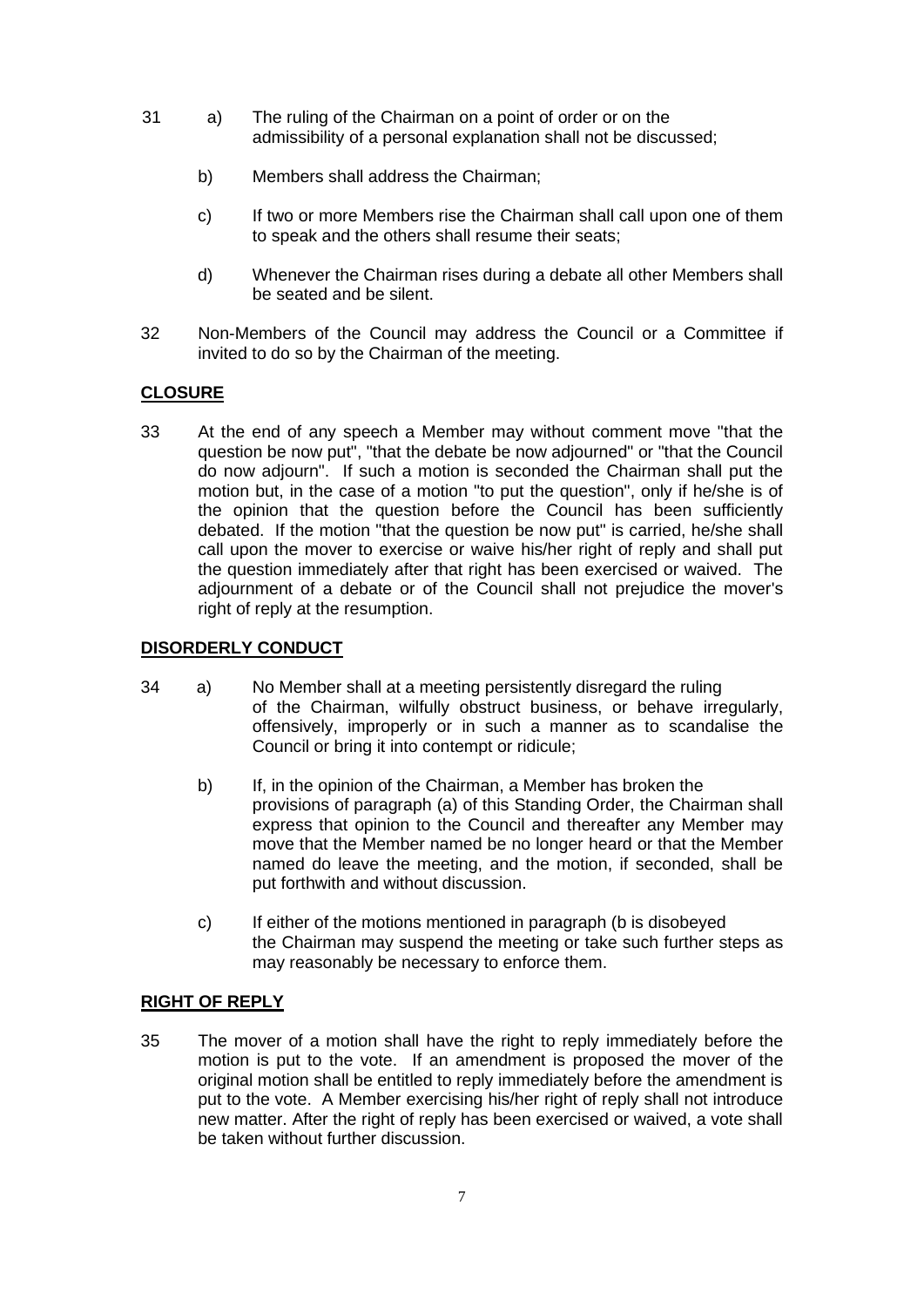# **ALTERATION OF MOTION**

36 A Member may, with the consent of his/her seconder, reword his/her own motion/amendment.

# **RESCISSION OF PREVIOUS RESOLUTION**

- 37 a) A decision (whether affirmative or negative) of the Council shall not be reversed within six months except either by a special motion, the written notice whereof bears the names of at least FOUR Members of the Council, or in pursuance of a recommendation of a Committee.
	- b) When a special motion has been disposed of, no similar motion may be moved within a further six months.

## **VOTING ON APPOINTMENTS**

38 Where the Council is required to fill any appointment or appointments and there are more nominations than the number of positions to be filled a secret ballot shall be held to determine which councillor(s) fill(s) the position(s). If there is not an absolute majority in favour of the number of persons which need to be appointed, the name of the person having the least votes (or persons if there is an equality of lowest votes) shall be struck off the list and a fresh ballot taken, and so on until a majority of votes is given in favour of the number of person(s) required.

#### **DISCUSSIONS AND DECISIONS AFFECTING EMPLOYEES OF THE COUNCIL**

39 If at a meeting there arises any question relating to the appointment, conduct, promotion, dismissal, salary or conditions of service, of any person employed by the Council, it shall not be considered until the Council or the Committee (as the case may be) has excluded the public and press from the meeting.

## **EXPENDITURE**

40 Orders for the payment of money shall be authorised in accordance with the Council's Financial Regulations.

## **SEALING OF DOCUMENTS**

**41 The Council's common seal shall alone be used for sealing a deed required by law. It shall be applied by the Proper Officer in the presence of two councillors who shall sign the deed as witnesses.**

## **COMMITTEES, SUB-COMMITTEES, WORKING GROUPS AND TASK & FINISH GROUPS**

42 The current Committee structure of the Town Council comprises the following standing Committees: Personnel, Policy and Strategy Committee Resources Committee Planning & Environment Committee Recreation & Leisure Committee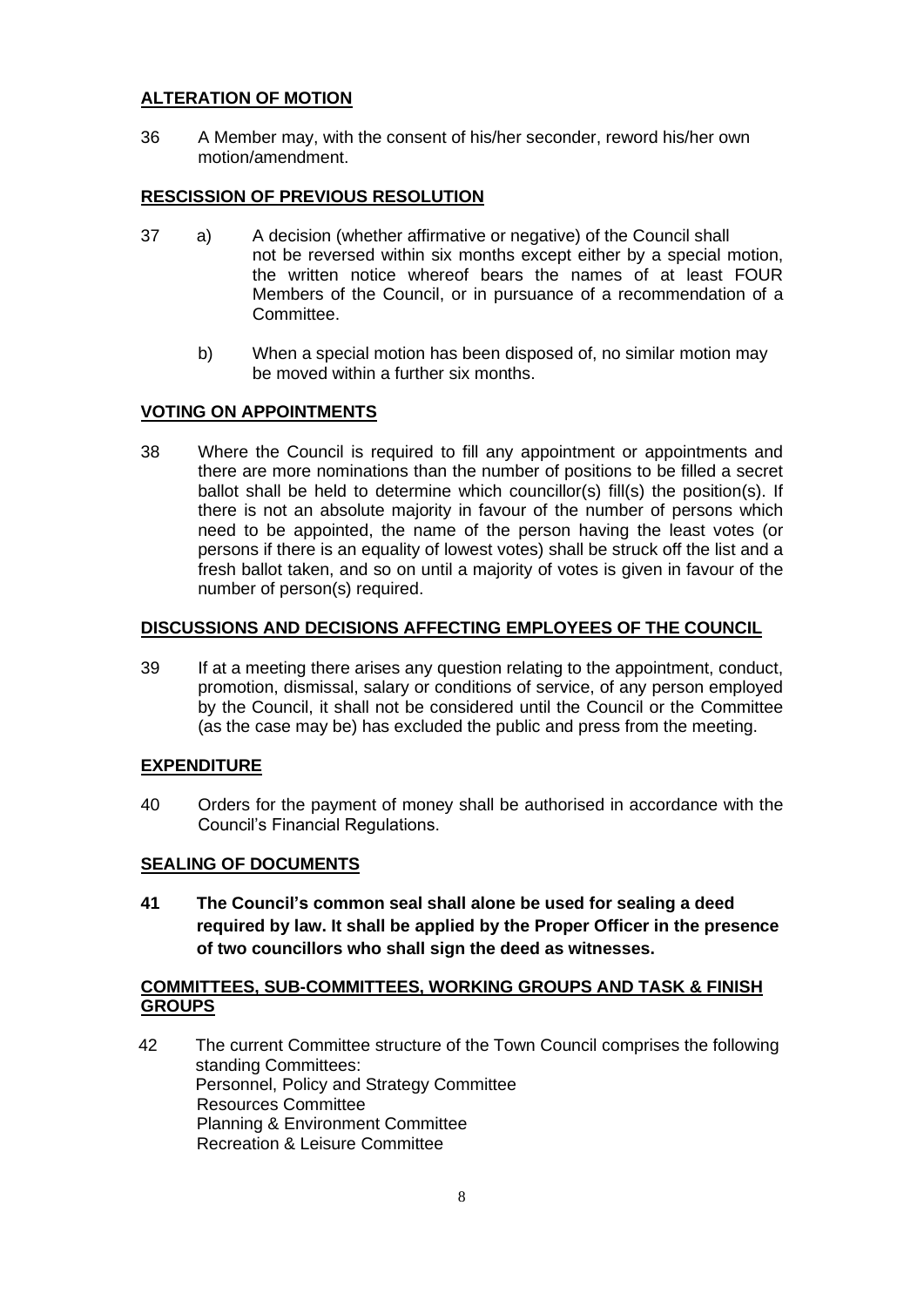The terms of reference of and delegation to these Committees are specified in Appendix A attached.

- 43 The Council may at the Annual Meeting of the Council appoint standing Committees and may at any other time appoint such other Committees as the Council deems necessary. However, the Council:
	- a) Shall not appoint any Member of a Committee so as to hold office later than the next Annual Meeting of the Council;
	- b) May at any time dissolve or alter the Membership of a Committee.
- 44 Unless the Council otherwise directs, the Personnel, Policy and Strategy Committee shall be appointed annually at the Annual Council meeting with the following Membership:

Chairman and Vice-Chairman of the Council and Chairmen of the other standing Committees or Vice-Chairmen if the Chairmen be absent for a particular meeting.

The Personnel, Policy and Strategy Committee shall meet when it is considered necessary for the proper governance of the Council or when a matter is referred from Council. Its Quorum shall be 3 Members.

- 45 The Chairman of the Personnel, Policy and Strategy Committee shall be the Chairman of the Council at the time unless the holder of that office in their Mayoral year declines that Chairmanship in which case the Council shall select an alternative Chairman until the next Annual Meeting of the Council.
- 46 The Chairman of the Council and Vice-Chairman of the Council shall be exofficio Members of every other Committee with full voting rights
- 47 The Chairman of a Committee or the Town Clerk may call a special meeting of that Committee at any time.
- 48 Every Committee may appoint sub-Committees for purposes to be specified by the Committee.
- 49 The Council or any Committee may, within its remit, or if requested to do so by Council, set up a working group or task and finish group for the detailed study of any matter referred to it but such groups shall report to the body from which it was formed and shall not have power to exercise on behalf of the Council any authority nor incur expenditure without the prior authority of the Council or Committee from which it was formed. The groups shall not issue instructions to officers of the Council which in the opinion of the Town Clerk will use excessive time without the prior approval of the Council or the Committee from which it was formed. The working group or task & finish group may co-opt non-councillors to sit on the groups to assist in their deliberations and studies but only the councillors shall have voting rights. The Chairman of the working group or task & finish group shall be selected by the Committee from which it was formed.
- 50 Except where ordered by the Council, business shall not be transacted at a meeting of any Committee unless at least FOUR Members thereof are present. Except where ordered by the Council or by the Committee which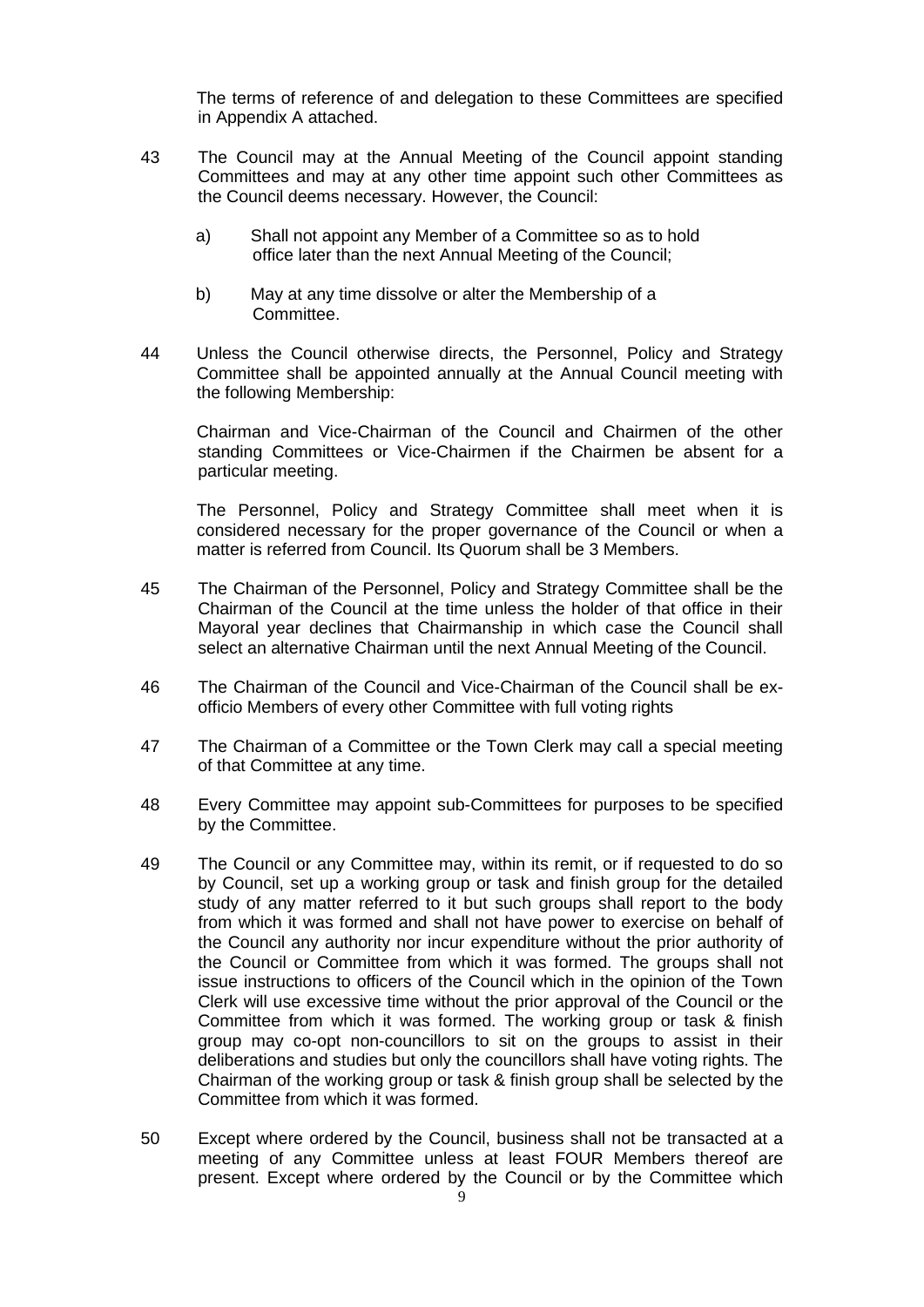has appointed it, business shall not be transacted at a sub-Committee, working group or task & finish group unless at least THREE Members thereof are present.

- 51 All Standing Orders shall, where appropriate, apply to Committees, sub-Committees, working groups and task & finish groups, including rules of debate (except those parts relating to standing and speaking more than once) and the Standing Orders on interests of Members in contracts and other matters.
- 52 Unless otherwise provided in these Standing Orders where voting on an issue is required, Members of Committees, sub-Committees, working groups and task & finish groups shall vote (if requested by the Chairman) by show of hands. The person presiding at these meetings shall have a second or casting vote.

#### **PRESENCE OF NON-MEMBERS OF COMMITTEES AT COMMITTEE MEETINGS**

- 53 All Council Members may attend any meeting of a Committee or sub-Committee and may speak with the permission of the Chairman but may not vote.
- 54 A Member who has proposed a motion which has been referred to any Committee of which he/she is not a Member, may explain his/her motion to the Committee but shall not vote.

#### **ACCOUNTS AND FINANCIAL STATEMENTS**

- 55 The financial procedures of the Council shall follow those laid down in its Financial Regulations, attached as Appendix B.
- 56 The Town Clerk shall present the Annual Statement of Account to the Council in accordance with Financial Regulations.

#### **ANNUAL BUDGET**

57 The Council shall set its Annual Budget and Precept for the coming financial year in accordance with Financial Regulations.

#### **CODE OF CONDUCT**

58 Members of the Council shall at all times observe the Council's Code of Conduct attached as Appendix C to these Standing Orders.

#### **PECUNIARY INTERESTS AND DISPENSATIONS**

- **59 Unless he/she has been granted a dispensation, a councillor shall withdraw from a meeting when it is considering a matter in which he/she has a disclosable pecuniary interest. He/she may return to the meeting after it has considered the matter in which he/she had the interest.**
- **60 Dispensation requests shall be in writing and submitted to the Proper Officer as soon as possible before the meeting for which the**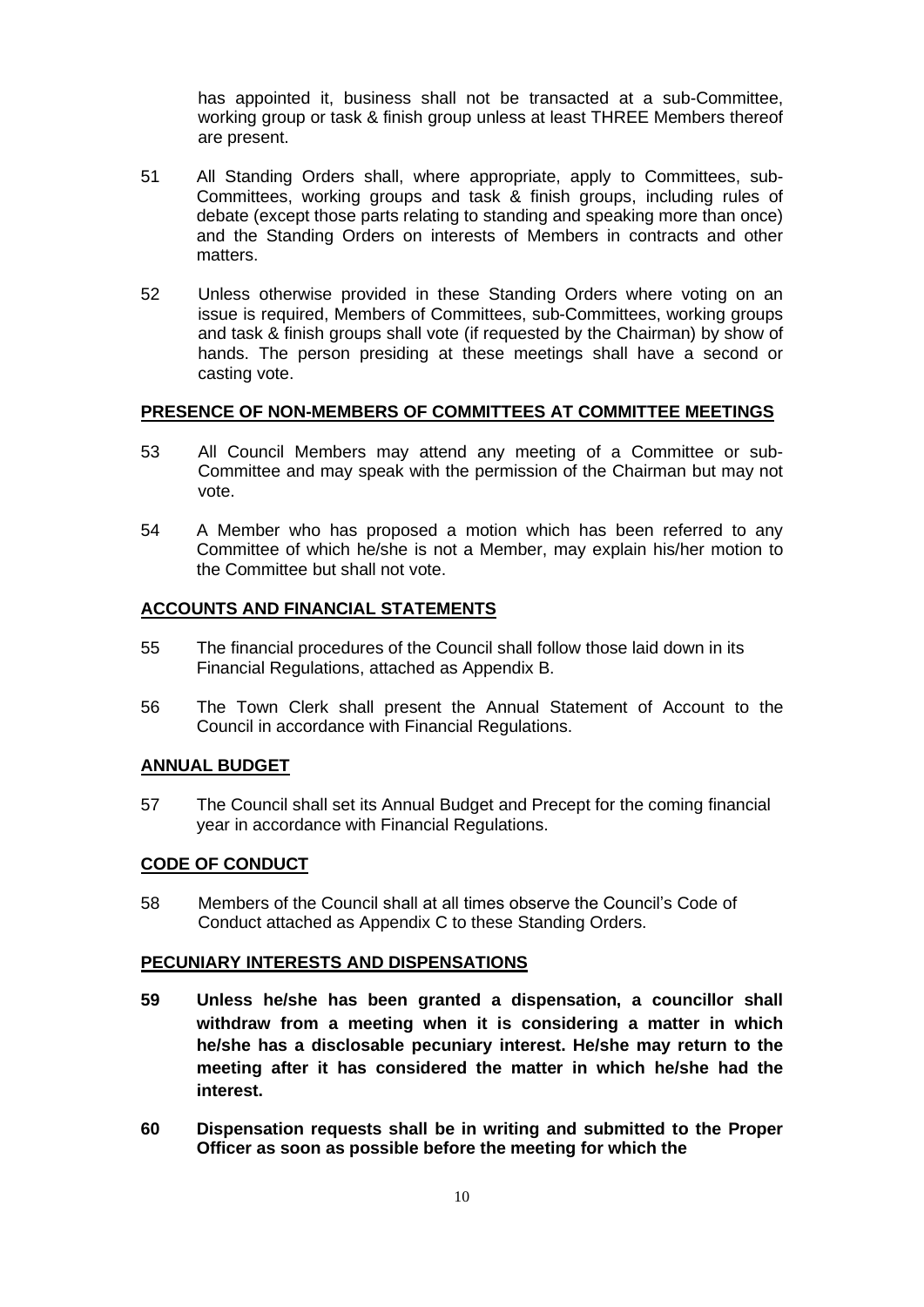**dispensation is required. A decision as to whether to grant a dispensation shall be made by the Council and that decision is final.**

- **61 A dispensation request shall confirm:**
	- **i. the description and the nature of the disclosable pecuniary interest or other interest to which the request for the dispensation relates;**
	- **ii. whether the dispensation is required to participate at a meeting in a discussion only or a discussion and a vote;**
	- **iii. the date of the meeting or the period (not exceeding the date of the next ordinary election of councillors) for which the dispensation is sought; and**
	- **iv. an explanation as to why the dispensation is sought.**

**A dispensation may be granted if having regard to all relevant circumstances any of the following apply:**

- **i. without the dispensation the number of persons prohibited from participating in the particular business would be so great a proportion of the meeting transacting the business as to impede the transaction of the business;**
- **ii. granting the dispensation is in the interests of persons living in the Council's area; or**
- **iii. it is otherwise appropriate to grant a dispensation.**

#### **CODE OF CONDUCT COMPLAINTS**

- 62 Upon notification by the Unitary Council that it is dealing with a complaint that a councillor has breached the Council's code of conduct, the Proper Officer shall report this to the Council.
- 63 Where the notification in standing order 62 relates to a complaint made by the Proper Officer, the Proper Officer shall notify the Chairman of Council of this fact, and the Chairman shall nominate another staff Member to assume the duties of the Proper Officer in relation to the complaint until it has been determined and the Council has agreed what action, if any, to take in accordance with standing order 65.
- 64 The Council may:
	- i. provide information or evidence where such disclosure is necessary to investigate the complaint or is a legal requirement;
	- ii. seek information relevant to the complaint from the person or body with statutory responsibility for investigation of the matter;

# **65 Upon notification by the Unitary Council that a councillor has breached the Council's code of conduct, the Council shall consider what, if any,**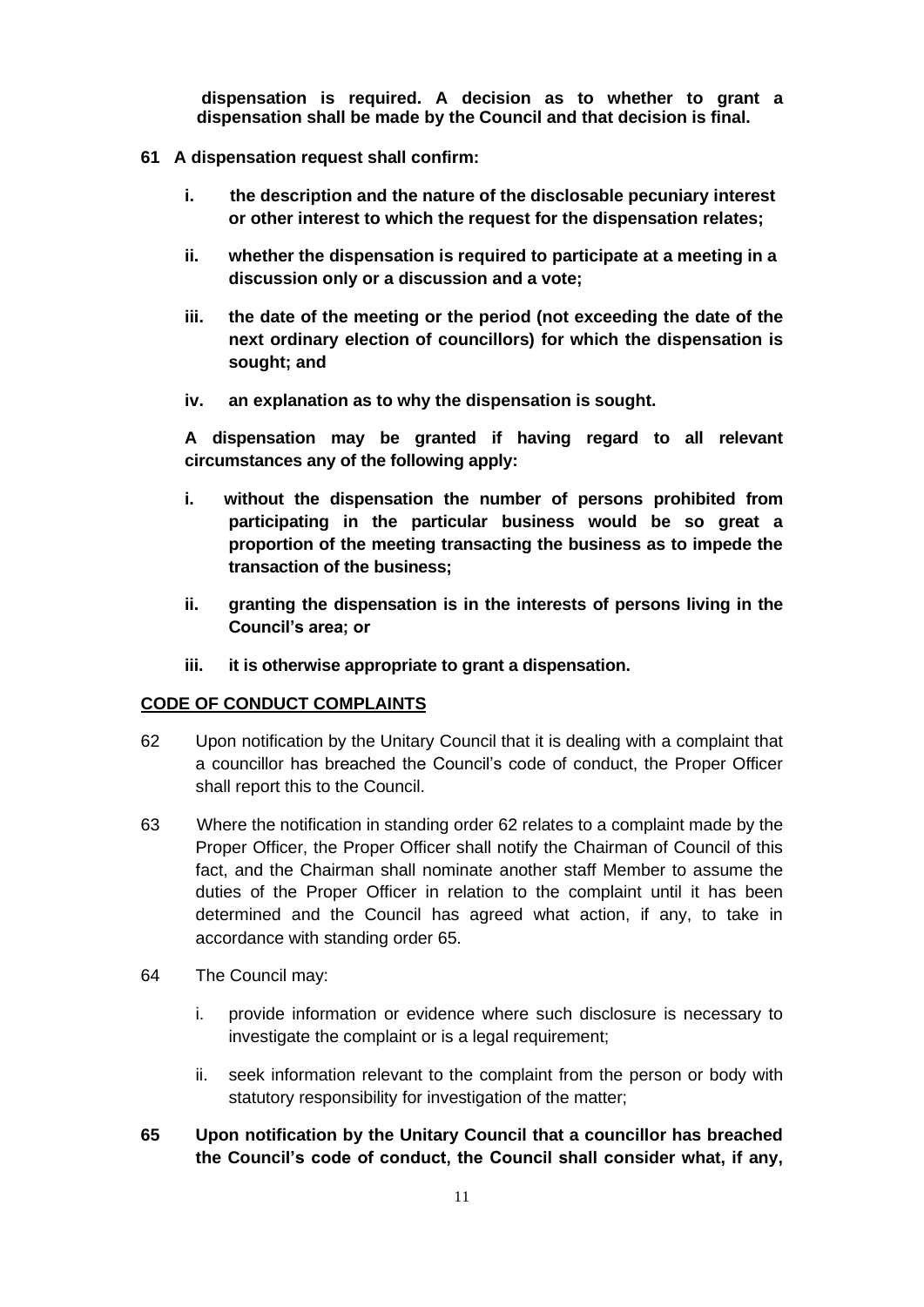**action to take against him/her. Such action excludes disqualification or suspension from office.**

#### **CANVASSING OF AND RECOMMENDATIONS BY MEMBERS**

66 a) Canvassing of Members or of any Committee, directly or indirectly for any appointments under the Council shall disqualify the candidate for such appointment. The Town Clerk shall make known the

> significance of this sub-paragraph of this Standing Order to every candidate;

- b) A Member of the Council shall not solicit for any person any appointment under the Council or recommend any person for such appointment but nevertheless, a Member may give written testimonial of a candidate's ability, experience or character for submission to the Council with an application for appointment.
- 67 Standing Order No 66 shall apply to tenders as if the person making the tender were a candidate for an appointment.

### **RESTRICTIONS ON COUNCILLOR ACTIVITIES**

- 68 No Member of the Council shall in the name of or on behalf of the Council:
	- a) Inspect any lands or premises;
	- b) Issue orders;
	- c) Incur expenditure unless authorised to do so;
	- d) Give instructions to staff.

#### **ADMISSION OF THE PUBLIC AND PRESS TO MEETINGS**

- **69 The public shall be admitted to all meetings of the Council and its Committees and sub-Committees, which may however, temporarily exclude the public and press by means of the following resolution: "that in view of the confidential nature of the business to be transacted, it is advisable in the public interest that the public and press be temporarily excluded and they are instructed to withdraw".**
- 70 Members of the public shall have a right to speak for no more than 3 minutes at meetings of the Council and its Committees, to ask questions, give evidence and to make representations. Such rights shall be exercised at Town Council meetings immediately after the Chairman opens the meeting.

At Committee meetings such rights shall be exercised either immediately after the Chairman opens the meeting or at the beginning of the item in which the member of the public has an interest. As soon as Councillors begin their deliberations on the item on which the member of the public has spoken, no member of the public shall be permitted to speak except in exceptional circumstances at the discretion of the Chairman in consultation with the Clerk of the meeting.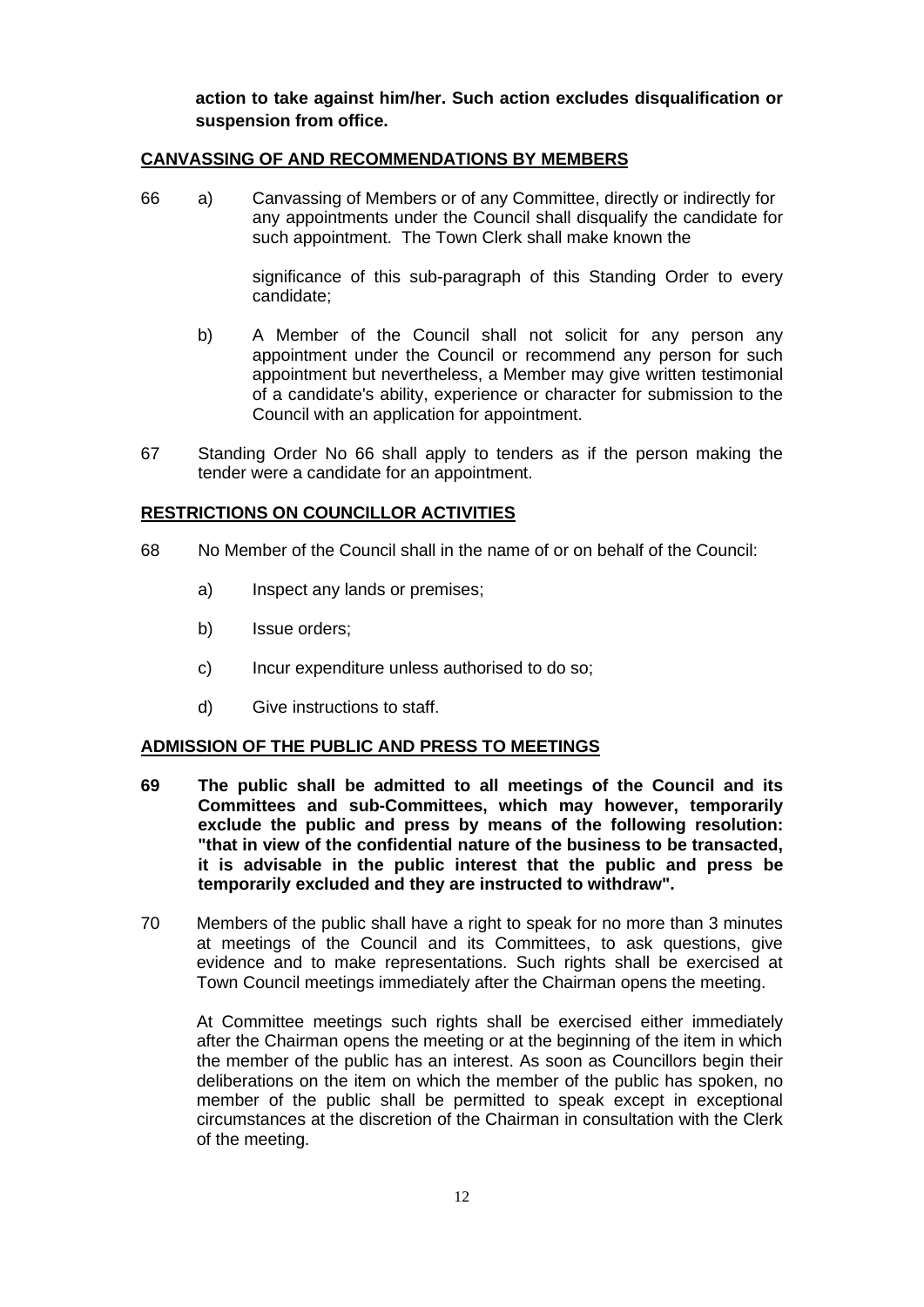No written communications or representations connected with items on the agenda shall be circulated to Councillors unless they have been received by the Town Clerk and circulated at least two days in advance of the meeting.

## **RIGHT OF THE PUBLIC TO FILM AND RECORD MEETINGS**

- **71 The photographing, recording, filming or other reporting of a meeting of the Council and its Committees (which includes e.g. using a mobile phone or tablet, recording for a TV/radio broadcast, providing commentary on blogs, web forums, or social networking sites such as Twitter, Facebook and YouTube) which enable a person not at the meeting to see, hear or be given commentary about the meeting is permitted unless (i) the meeting has resolved to hold all or part of the meeting without the public present or (ii) such activities disrupt the proceedings or (iii) standing orders 72, 73 or 75 below apply.**
- **72 The photographing, recording, filming or other reporting of a child or vulnerable adult at a Council or Committee meeting is not permitted unless an adult responsible for them has given permission.**
- **73 Oral reporting or commentary about a Council or Committee meeting by a person who is present at the meeting is not permitted.**
- **74 The Council shall, as far as it is practicable, provide reasonable facilities for anyone taking a report of a Council or Committee meeting at which they are entitled to be present.**
- **75 If a Member of the public interrupts the proceedings at any meeting, the Chairman may, after warning, order that he/she do leave the room.**

## **CONFIDENTIAL BUSINESS**

76 No Member of the Council shall disclose to any person not a Member of the Council any business declared to be confidential by the Council. Failure to comply with this Standing Order will be regarded as a breach of the Code of Conduct and the Member may be reported to the Monitoring Officer.

## **LIAISON WITH DORSET COUNCILLORS**

77 Every summons to attend Council meetings shall also be sent to the Councillors representing the town on Dorset Council.

## **CONTRACTS**

78 The rules governing contracts and procurement procedures are laid out in the Financial Regulations attached as Appendix B.

#### **COMPLAINTS PROCEDURE**

79 The Council shall deal with complaints about its services and staff in accordance with the procedure set out in its Complaints Procedure attached as Appendix D.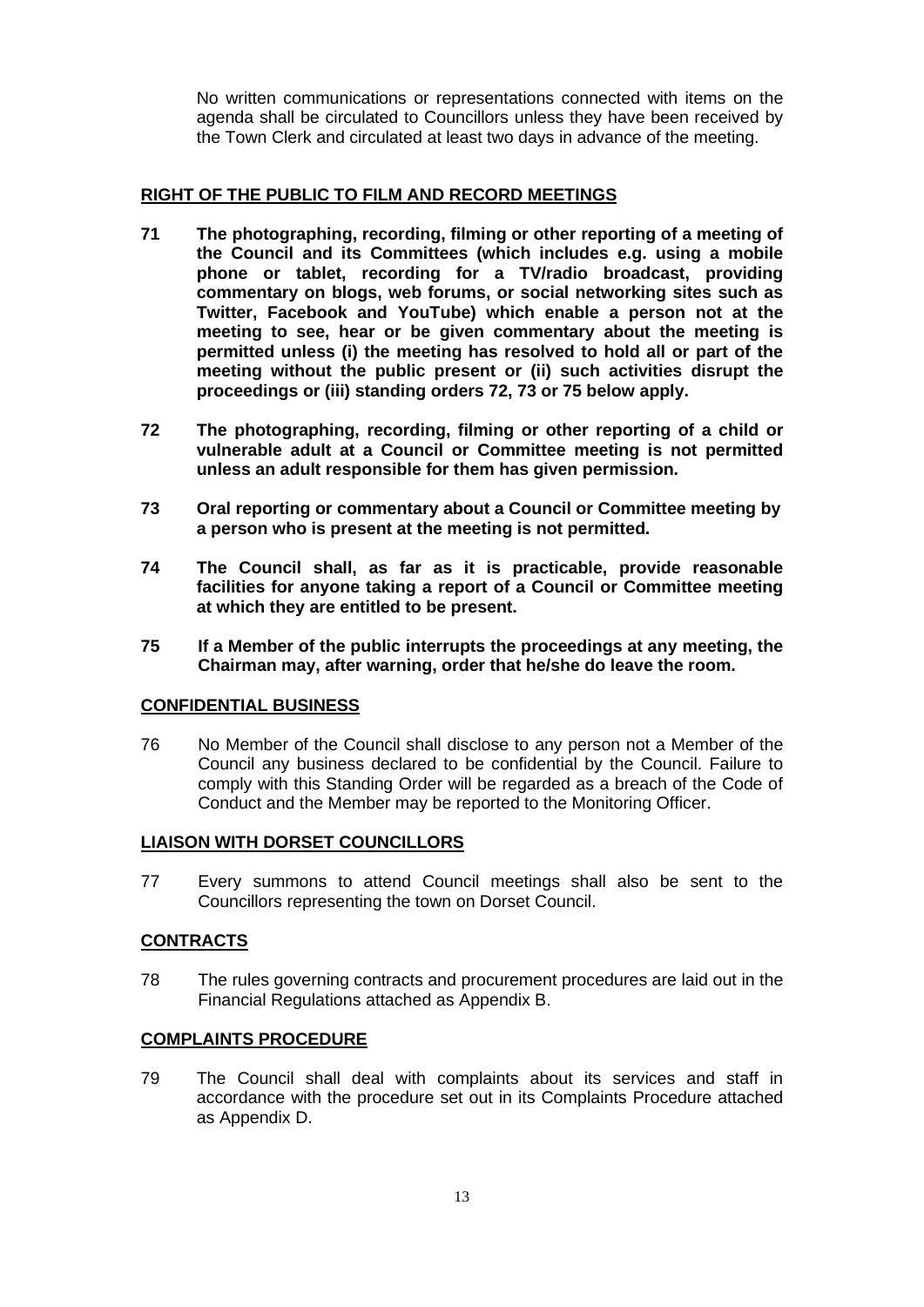### **RECORD OF ATTENDANCE and NON ATTENDANCE**

**80 The Town Clerk shall record the attendance of Members in the minutes of each Council or Committee meeting together with the names of those Members who are not present.**

### **MEMBERS FAILURE TO ATTEND MEETINGS**

- **81 If a Member fails to attend any meeting of the Council, or a Committee, or a sub-Committee, throughout a period of SIX consecutive months, then he/she shall cease to be a Member of the Council unless:**
	- **a) The failure to attend was due to some reason within the terms of Sections 80 and 83 of the Local Government Act 1972, relating to Members of the armed forces of the Crown;**
	- **c) The failure to attend was due to some reason approved by the Council.**

#### **MEMBER RESIGNATIONS**

82 Any Member may, at any time, deliver his/her written and signed resignation from office, to the Chairman of the Council, which shall have immediate effect upon receipt.

#### **STANDING ORDERS TO BE GIVEN TO MEMBERS**

83 A copy of these Standing Orders shall be given to each Member of the Council by the Town Clerk upon delivery to him/her of the Member's declaration of acceptance of office.

#### **MANAGEMENT OF INFORMATION**

- **84 a) The Council, shall publish information in accordance with the requirements of the Local Government (Transparency Requirements) (England) Regulations 2015**.
	- **b) In accordance with freedom of information legislation, the Council shall publish information in accordance with its publication scheme and respond to requests for information held by the Council.**
	- **c) The Council shall have in place and keep under review, technical and organisational measures to keep secure information (including personal data) which it holds in paper and electronic form. Such arrangements shall include deciding who has access to personal data and encryption of personal data.**
	- **d) The Council shall have in place, and keep under review, policies for the retention and safe destruction of all information (including personal data) which it holds in paper and electronic form. The Council's retention policy shall confirm the period for which information (including personal data) shall be retained or**